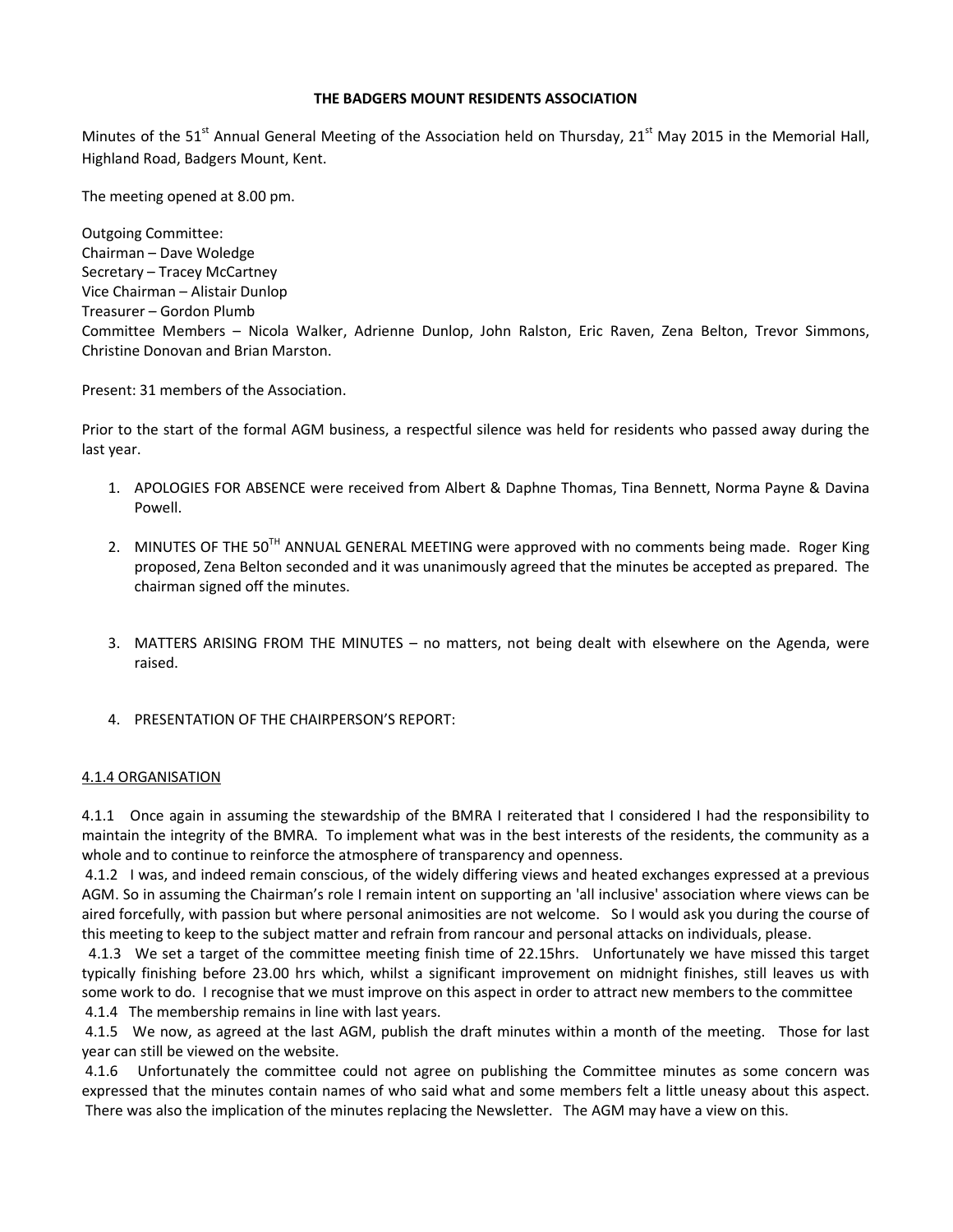#### 4.2 ACHIEVEMENTS 4.2.1 DEFENCE SUB-COMMITTEE

# 4.2.2 Messrs Conway had the opportunity until July 2014 to apply for a Waste and Minerals Licence but none was received. The Sub- Committee decided that they had nothing further they could achieve following the AGM's decision to open up a direct dialogue with Conway's on the daily activities of the site and its operations. Their Chairman Stephen Salmon wrote to me tendering the resignations of all the committee members. I did respond to Stephen asking him and the sub-committee to reconsider their decision as following my inaugural meeting with Conway's Directorship I had gained the impression that the sub-committee still had a role to play.

 4.2.3 The main Committee reviewed the need for the Indemnity insurance which had been introduced in 2012 and was deemed necessary, at the time, as site specific to Conway's. After much debate the Committee decided not to renew the insurance thus reducing our potential costs by some £218/annum.

 4.2.4 Following the decision taken at the last AGM to open up a dialogue with Conway's on the daily operation of the site and its effect on the residents. I along with Trevor Simmons (having also co-opted Sue Wyatt) met with Conway's Directorship. The inaugural meeting went well and the three of us agreed that regular meetings should be set up with just Trevor and Sue in attendance and that I should stand down. Christine Donovan stepped in during Trevor's temporary absence. Trevor will give the meeting a brief update and answer questions a little later on.

# 4.3 POSSIBLE CONWAYS DEVELOPMENT

4.3.1 In July 2014 a consulting firm Peter Brett's (acting on behalf of Messrs Conway's) wrote to the BMRA and asked to meet the Committee to explore development opportunities for the existing Conway's site. We had the meeting where we were told that Peter Brett's were reviewing how best they might exploit/develop the site.

They told us they were considering several options namely

- 1 No change to the existing use
- 2 Relocate their offices to the site
- 3 A housing scheme.

We listened to their presentation and we put forward our objections to its existing use.

They went away with the various thoughts we had put forward.

 4.3.2 They then gave us a second presentation on the 14 November 2014 when they stated that their favoured option was a low density housing scheme. The BMRA gave the idea a cautious welcome with several issues being highlighted including affordable housing. We were assured that if the community as a whole were not in favour of the development then the scheme could not proceed. Peter Brett's confirmed that they would provide an open presentation to the residents once they had worked up some plans.

 4.3.3 In is understood that Peter Brett's then approached the SDC's Planning Department with their initial ideas in order to get a feel from the local planning perspective. Apparently SDC were quite complimentary on Peter Brett's process of engaging and briefing the community rather than just simply submitting a scheme for approval. Peter Brett's left the meeting with SDC agreeing that they should work up a detailed scheme which would be previewed by the committee culminating with a public exhibition similar to the Fort Halstead proposals.

4.3.4 You will note that they had not approached the Shoreham PC owing to, and I am guessing here, the impending Parish split which may have only complicated matters. The consultants continually stressed to us that they were very keen to get the community 'onside' and that such a scheme would undoubtedly fail without the communities support.

I anticipate that the consultants will at some stage bring our new Parish Council up to speed and furthermore hope that the BMRA and the Council can work closely together on this project as I see the BMRA retaining a liaison role to ensure that the residents are briefed on a regular basis and that their views are fully represented.

 4.3.5 I spoke to Peter Brett's a couple of days ago and was advised that with Conway's recent purchase of Becket House the idea of relocating their offices to the Badgers Mount site was not now an option. Peter Brett's have apparently reconfirmed direct with Messrs Conway that they were still keen to proceed with a housing development.

The problem is that the company need another site on which to relocate the Badgers Mount operations. The new site would not necessarily be in this area but it was essential that it retained good links with the M25. Their Dartford site is too small to absorb the Badgers Mount operations. In any event once they have relocated their offices the redundant space is already earmarked for alternative use. Finding a suitable site is proving to be the problem and consequently the planning on the housing scheme is proceeding, albeit a lot slower than they would have liked or indeed expected.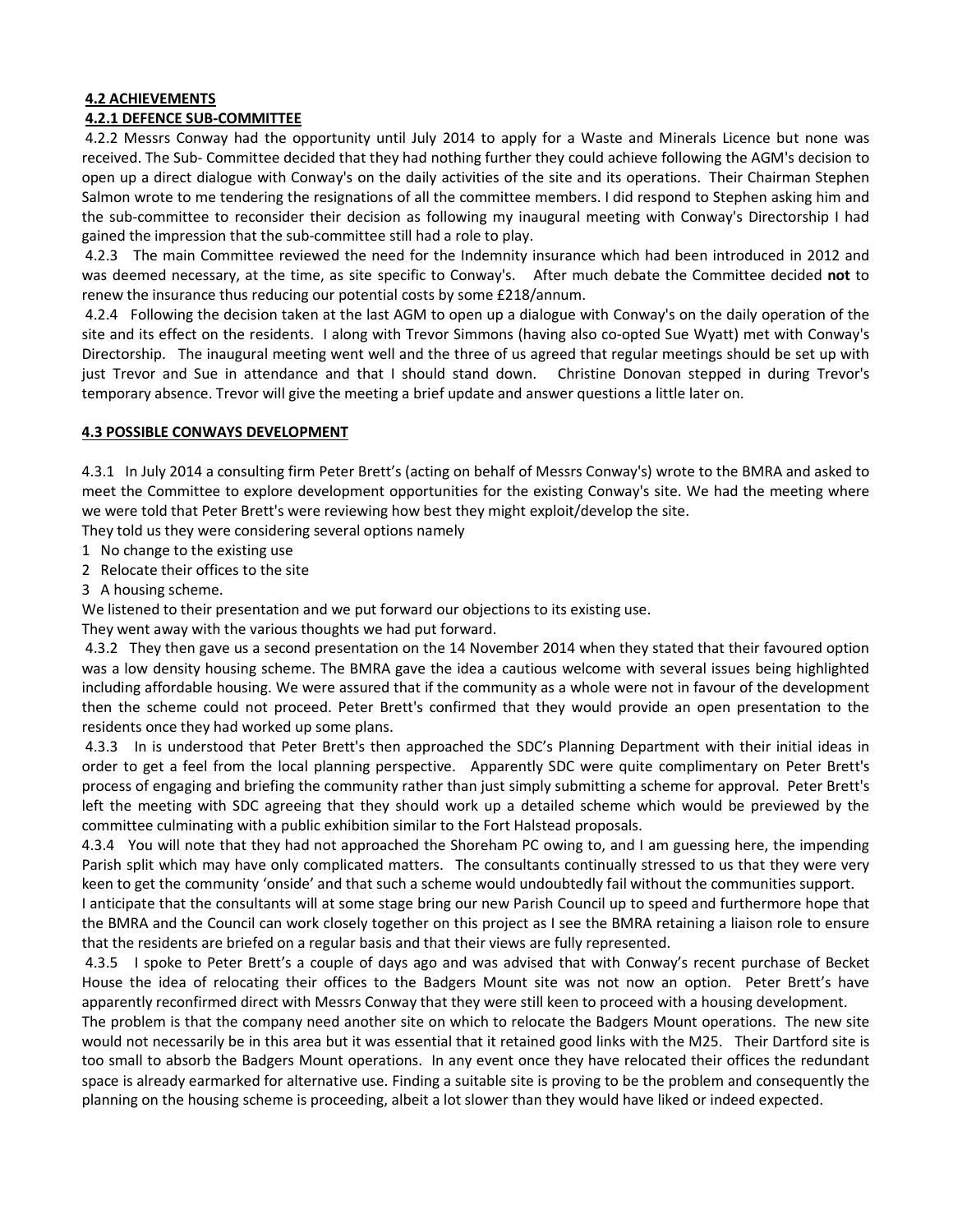## 4.4 BADGERS MOUNT PARISH COUNCIL

4.4.1 The Parish Council has now been elected namely John Grint, Roy Blamey, Tracey McCartney, Gordon Plumb and Noel Wills and we congratulate them on their successful election. The BMRA looks forward to a healthy and fruitful relationship. Commiserations go to John Ralston although I have to say that any permutation of the 5 of the 6 candidates would have yielded an equally strong team. John Grint was appointed as our District Councillor.

Roy Blamey was subsequently elected Chairman and Gordon Plumb Vice Chairman of the Council.

4.4.2 The BMRA had 3 representatives on the PC Working Group of 11 (namely Alistair Dunlop, John Ralston and myself). John and I constructed the job description for the Lengthsman duties which in turn was submitted to Shoreham PC for implementation. Alistair designed and monitored the over view and thus ensured that the Working Group was kept to target and the whole programme delivered to time.

4.4.3 In my Statement last year I stated the draft budget prepared by the Working Group implied that we would see a rise in our rates, in real terms, over that which we could expect if we had stayed with Shoreham. Furthermore I undertook to resist any prospective budget which showed such an increase. So when invited to take our seats on the Working Group we adopted the policy line intimated in the BMRA Newsletter, published around the time of the

Referendum. Namely that upon the separation of the Shoreham Parish Council that the precept cost to BM ratepayers would likely fall against what would be the case if we remained with Shoreham. I have to report that there was much serious and lengthy debate surrounding the setting of the first year budget and I am happy to report that the arguments set out by the BMRA finally prevailed and with the aid of a quirk in the SDC rating formula, we achieved our objective by a small margin. In short, costs were kept broadly in line with the BMRA's aspirations. On a personal note I have to say that I still find it somewhat perplexing that to administer some £2,840 of actual work in the form of grass cutting, dog bins, freighter services and the like, that it requires an administrative budget of some £12,480. Admittedly whilst most of this admin spend is so called 'fixed' costs, this figure also includes some £2,300 of one off election costs which should not reappear in the budget next year. Checks and Balances of expenditure in the months ahead and especially when the Council seeks to construct the budget for 2016/17, needs to be introduced. You will appreciate that the future budget setting process is, totally, in the hands of the Parish Council with no input from the BMRA.

4.4.4 The Committee did discuss the Parish Council relationship with the BMRA. The Committee expressed the wish that a member of the Council attend our regular committee meetings in order to strengthen the links and avoid the misunderstandings which unfortunately arose several years ago with Shoreham.

#### 4.5 PLANNING

 4.5.1 I can advise that the proposed traveller's site in Shoreham has been rejected. Furthermore the site near to Knockholt Station has been allowed a 2 year extension. The one by the bottom of Polhill is full to capacity. We need to recognise that the prospect of traveller's sites will always remain an issue so we must stay vigilant.

4.5.2 You will have seen in the local press that 5 Parish Council's along with some 200 individual objections have been lodged against the Fort Halsted development. The implication of these decisions needs to be recognised and the residents need to make their views known regarding the Conway proposal either direct and or through the BMRA. 4.5.3 Gordon will explain other planning issues a little later on

#### 4.6 ROADS

 4.6.1 The street lighting on Polhill is being switched off at night in the interests of energy saving but we have yet to be advised of the precise switching times.

 4.6.2 Speed restrictions have been introduced as promised but having got authority for the village gates we were obliged to go back to KCC to get them to provide the gates in pairs and not singletons as originally proposed by KCC. We have been advised that delivery of the gates is imminent but are still awaiting a date for installation.

4.6.3 Nothing has been heard from KCC regarding the possible mini roundabout scheme at the bottom of Badgers Road.

4.6.4 The footpath proposal along the A224 leading to the hall has got to be resubmitted this year as it did not attract a sufficiently high enough priority to be included in this year's programme of work.

4.6.5 The trees/bushes along the A224, near the Highland Road junction were cut back to improve the sight lines.

The footpath which runs parallel to Wheatsheaf Hill has been trimmed. The laurel bushes in Milton Avenue have been cut back. This work was undertaken by volunteers so thank you to all those who pitched in to lend a hand.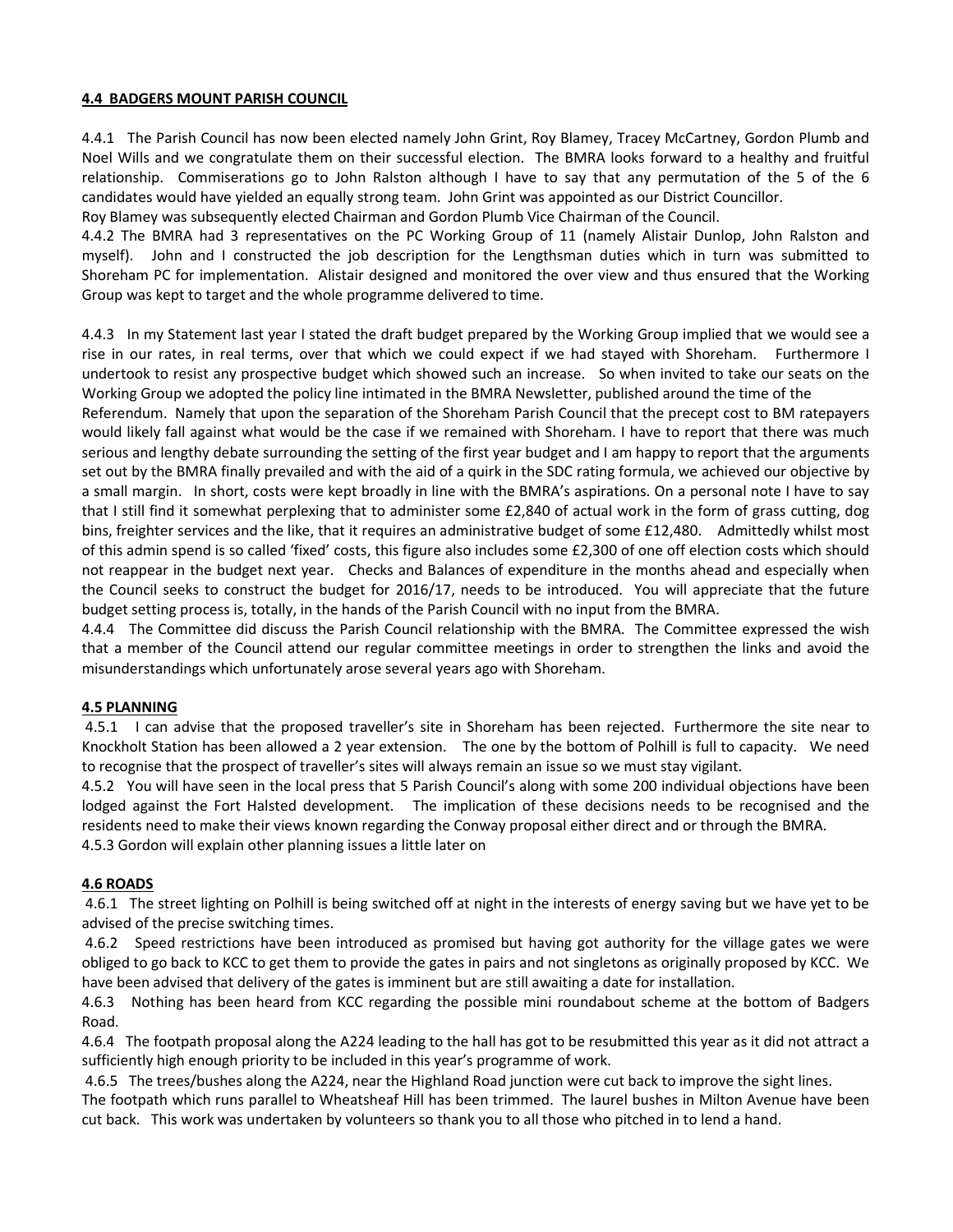4.6.6 We have been talking to the manager of Elite Motors to ensure that the car washing people do not litter the footpath/verge with debris removed from the vehicles and furthermore at our request, they have provided a dedicated bin for cigarette butts. This seems to have had the desired effect.

 4.6.7 Several of the committee got together and examined the issue of the unadopted roads on the Mount itself and they found that the situation remains unchanged from previous investigations. In essence nothing can be done until 'SALTS' prove their ownership and register it with the Land Registry. We did not look at the situation regarding Sanderson's, Woodlands view and the other more obscure road access points.

## 4.7 SOCIAL EVENTS

 4.7.1 Gordon went ahead with the Christmas carols evening as usual and with the arrival of Zena on the committee this has strengthened these activities considerably and a programme of events has been devised.

 4.7.2 The primary objective of the social events is to engender a community spirit and so we recommend that the finances on these activities should be broadly neutral over the term of a full year and not seek individual profitability. 4.7.3 Zena will expand on this topic later on.

## 4.8 FUTURE PLANS

4.8.1 To provide active support and to consolidate the Neighbourhood Watch scheme.

4.8.2 To generate and widen the attraction of the social events programme.

4.8.3 To continue to liaise with Messrs Conway regarding the daily site operations thus endeavouring to protect the life styles of the residents.

4.8.4 To liaise with Messrs Conway's regarding their housing development proposal.

4.8.5 To build a constructive relationship with the Parish Council and continue to monitor their activities to ensure it continues to meet the aspirations of the residents. In support of this you may be aware that the new Energy Minister has publically stated that legislation is due to be put before Parliament in the Queens Speech to the effect that local authorities will be **duty-bound** to consult the residents particularly regarding 'On-shore' wind farms. It's not a great leap in ones imagination to see that the obligation to expand consultations to other local issues may follow in due course. Devolvement certainly seems a live issue and the BMRA will have an important role in framing those debates and representing the residents' views alongside those who lobby the Parish Council directly.

Finally a few 'thank you's' and if I have missed anyone I apologise to them for the oversight. Tracey for the time and effort she has put in. I would like to thank Gary our webmaster for his efforts and idea's. The Rev John Benson for permitting the loan of the presentation kit and Alistair for driving it. Of course Gordon for what he does for the community – he does what he does and it defies a job description. I wish to offer my personal thanks to all members of the Committee for their honesty of input and support. The credit for the achievements I have outlined is totally due to them.

So that's the end of my review of the year's activities and this Statement will appear on the website in due course.

Following the presentation of the Chairman's report the following was raised:

Neighbourhood Watch – Trevor Simmons spoke on this matter, confirming that Roy Blamey has now resigned as the Chair of the NHW. Trevor has now become the interim Chair, Noel Wills the interim Vice-Chair. NHW being resurrected with the aim of providing a reliable network of information sharing amongst neighbours. Volunteers will be required if the NHW is to succeed and a call for these will be asked for later in the meeting.

FM Conway Ltd – it was muted with cautious optimism that a housing development on the ex-ammunition site would be more suitable for the community than its current working. A straw poll of those present were in favour of housing rather than storage and distribution. One resident voted against this, indicating that they would like the current situation to continue.

The following reports were given by members of the outgoing committee:

FM Conway Ltd (Trevor Simmons) – A decision was taken at the last AGM to open local dialogue with FM Conway Ltd. The objective was and remains to liaise with the local depot to advise them of issues and concerns of local residents that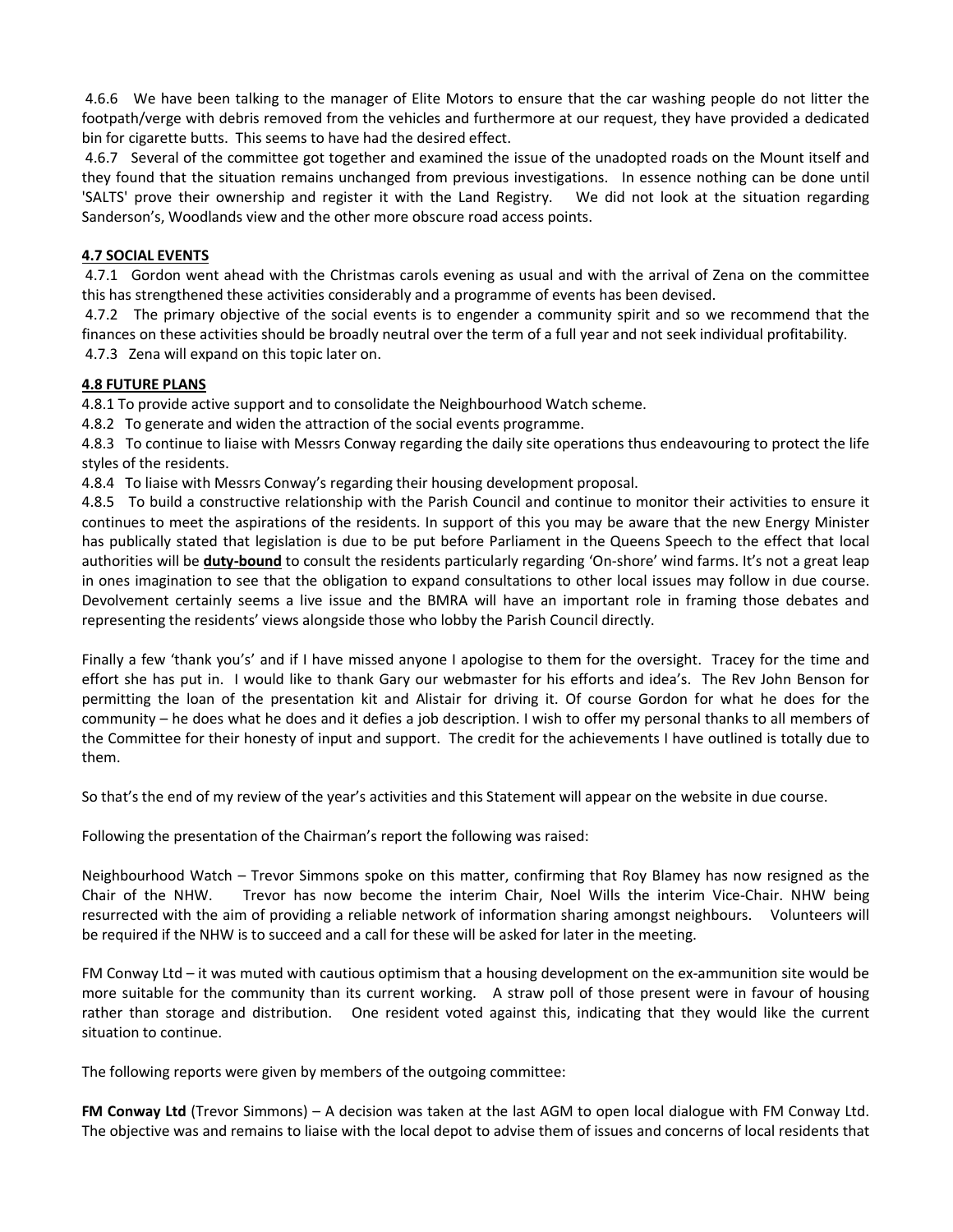the depot may not be aware of but may be avoidable. The ultimate goal is to minimise the impact that a business of this nature could impose legitimately on the local community. If we do not have a neighbourly working relationship with FMC this would not be achievable. I am aware that a number of residents are very suspicious and sceptical about this kind of relationship but please be under no illusion. We will not be side stepping any of the more serious issues ie. Planning etc should they arise.

To date we have had 7 meetings including 5 site visits. These meetings have usually taken place on neutral ground not at their offices or the local depot (the depot does not have facilities for this). The meetings have included the following personnel from FMC – a legal director, head of Health & Safety, head of Human Resources, the local depot manager and Estates manager together with one BMRA member and one local resident. The issues discussed so far include night time noise from the Depot, tailgate banging (day or night), dangerous parking in Shacklands Road, debris left on the Bypass, forestry work and an alleged bad driving incident at the Hewitts roundabout.

Night time noise from the Depot- working with them and the residents affected, they were able to identify the cause of the problem and with considerable change to their working practice have managed to all but eliminate the problem. A night time telephone number was issued to those residents affected but to date has not been used.

Tailgate banging (day or night) – this is not acceptable to them and will not be tolerated as it violates their Health & Safety code and offenders are retrained or worse.

Parking in Shacklands Road – this usually occurred when vehicles were waiting for the Depot to open. Once informed of this dangerous nuisance they set procedures in place to avoid this reoccurring and advised not only their staff but also contractors.

Debris left on Bypass – 3 incidents reported (1) we presented them with the offending item and they could illustrate it was not from their vehicle. (2) we could not find the offending item but it was more likely to have come from local driveway work nearby. (3) however, there was one incident that could not be denied because it was indeed one of their plastic signs that had become detached from the side of a container. When approached with this they immediately apologised and entered it into their official log as a near miss. They arranged for their fitters to check all such signage fittings.

Bad driving incident on Hewitts Roundabout – An incident was reported of poor driving involving one of their vans. This was reported 6 days after the event so although each FMC vehicle has CCTV cameras in the cab the recording is only kept for 24 hours. Nevertheless they interviewed the alleged offender and reminded him of his responsibilities not only to the community but also to their company.

Forestry work – concerns were expressed to them regarding a 2 year work plan to maintain the surrounding woodland. Events have somewhat put all of this on hold not least cost and maintenance will be restricted to damaged, diseased or dangerous trees as identified by Treecraft and the FMC Estates Manager.

Having liaised with FMC for the past 12 months it is evident that they are an extremely professional company and are both eager and proud to maintain that image in a difficult and unpopular but necessary industry. They are eager to live in harmony with the community. It is unfortunate that we have two similar businesses nearby that do not share the same values or disciplines as FMC but nevertheless do have a negative impact on the community and appear to do so with impunity from the District Council or local authority.

Moving forward, we as a community have to accept FMC operate from the Chelsfield site. There are many alternative scenarios and operators that would both be more damaging to our area and far less desirable or considerate to the community. I would therefore, maintain that it is essential that we continue with the regular meetings to foster a working neighbourly relationship albeit at times, a difficult and awkward one. If they feel part of the community, the more they will respect and consider it.

# Planning matters (Gordon Plumb) -

We keep a watchful eye on planning applications in Badgers Mount and also those in Halstead which are close to us and may have an effect on our residents. There were 36 applications recorded by SDC in Badgers Mount in the last year, but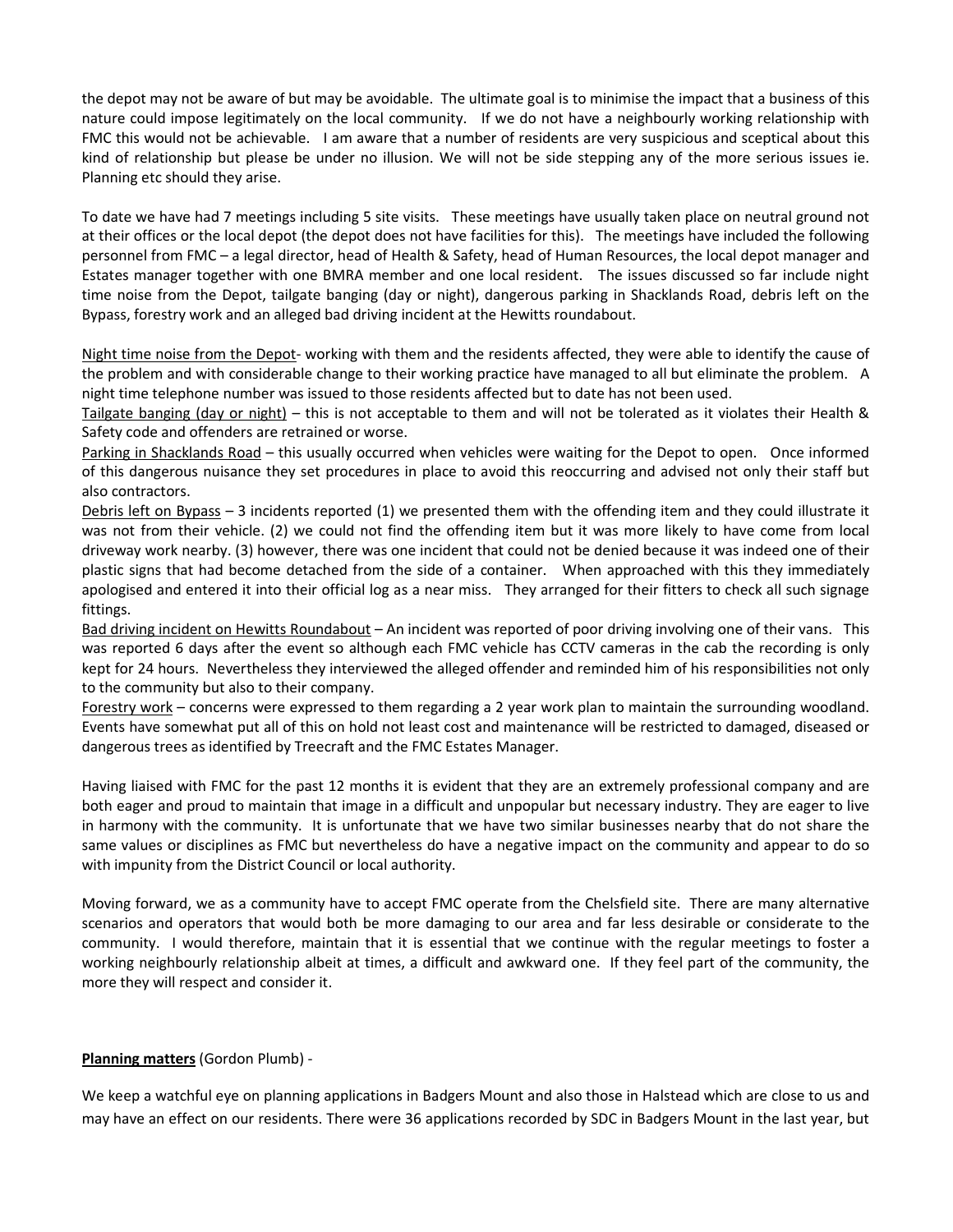half were for approval of details to clear conditions in previously granted applications and a few for revisions to previous approvals and work to trees for which there is no consultation process, so the total for actual building work was only 13 which included two for modifications to telecom masts. Most of actual building applications were for extensions which generally we do not object to, but we have objected to one which would have an impact on a neighbour. Unfortunately the planning officer did not agree and this has just been approved. We have also objected to the proposals submitted for a replacement 5 bedroom house in Milton Avenue because of the impact on neighbours.

Crematoria - Across the road in Halstead, there were three applications for crematoria, some of which were actually started the previous year, all of which SDC refused. The Planning Inspectorate allowed the appeal for the Oak Tree Farm application, but following that decision, the applicants for the proposed Watercrofts Woods Crematorium opposite Badgers Rise, where they already have permission for a chapel and cemetery, have taken out a High Court challenge asking for the appeal decision to be quashed because they were not notified of the appeal which as an objector they should have been and because of their similar application. That hearing is still outstanding. They have recently submitted lawful development certificate applications relating to the approved cemetery.

Fort Halstead - You will also have seen that there has been an outline application for the redevelopment of Fort Halstead with 450 homes, a hotel and commercial units creating nearly 1500 jobs. This is probably the most important application affecting the whole north Sevenoaks area for a long time. We sent in objections to a number of points, including traffic, particularly the proposed junction at the top of Polhill and effect on surrounding roads; lack of good public transport services; lack of a school; and lack of a healthcare facility. How anyone could be expected to digest the whole application, which ran to some 126 documents on the SDC website, and comment in the standard 3 week period is questionable. For example, the Environmental Statement ran to 9 volumes, the first of which was 362 pages. It appears that there are about 250 responses to the application, and more are still being added. 7 documents have been added today including some revised drawings and a 148 page document of computer modelling calculations for various junctions in the area. Last week KCC asked for more time for their responses. I think that this type of application would be more satisfactorily dealt with by means of a Public Inquiry which would probably take a few weeks of hearings, and the Inspector then taking many weeks or more likely months to come to a decision. Those of you who have read today's Sevenoaks Chronicle will have seen that there is a drought of primary school places in the Sevenoaks area with some children not getting in to any of their chosen schools and being allocated a place a long way from their home, yet the Fort Halstead application says that there is capacity available in existing schools.

We also keep a watch on the travellers site beside Knockholt Station, which is actually in Halstead. They recently applied to have conditions relating to temporary permission and use only by the original applicant removed. SDC refused this application and they have now appealed this decision.

The future - Some people have suggested that now that we have our own Parish Council, BMRA will not need to consider planning applications. However, the Parish Council are somewhat constrained on how they can respond to planning applications, whereas BMRA, like residents, can be more emotive in their comments so we will continue to have a role.

A question was asked in relation to planning matters – Is there a committee view of what Fort Halstead should be? It was considered not, the application is for mixed use of retail, leisure, housing etc but it is only an outline application at present.

Entertainment/Events (Zena Belton) – Summary of entertainment and other events held so far. Limited attendance at these to date but hopefully this will improve with word of mouth from those who do attend and advertising. Zena talked of her 3 year plan with something happening every month. Still to come – safari suppers, cheese & wine evening plus lots more. Harold Gouvier was congratulated on being the only resident to attend ALL events!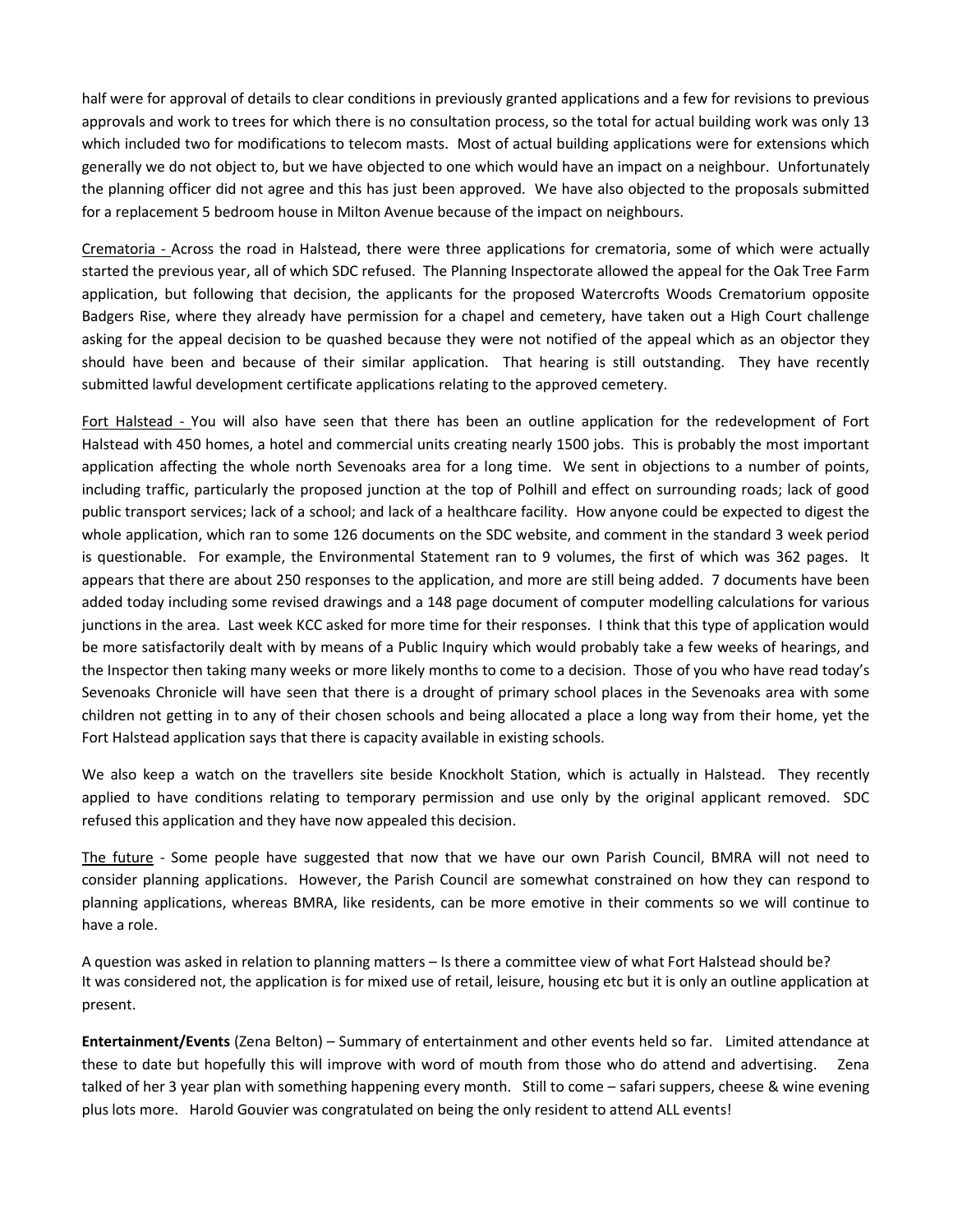Zena also indicated that the BMRA will be resurrecting the welcome pack for new residents. Residents were asked to consider joining a small working group for this, new residents were particularly welcomed.

5. PRESENTATION OF THE ACCOUNTS, TREASURER'S REPORT & APPOINTMENT OF THE AUDITOR – Gordon Plumb reported as follows:

I hope you have had a look at the account sheet. You will see that the amount of subscriptions received was almost the same as last year, although from a few more houses. Unfortunately some people are not in when we call, so we have to go back a number of times. After 3 or 4 attempts, we usually give up!! You will also see that we had some donations this year. They were from a few residents who had notes when committee members called for subscriptions, and they didn't want to take the change.

Last year we received a grant from KCC which was not fully spent but they agreed that we could put the balance towards the celebratory refreshments for last years 50<sup>th</sup> AGM, otherwise we would have had to return the surplus. We received a grant of £150 from Shoreham Parish Council towards the costs incurred, principally for meetings, associated with preparing for the new Parish Council.

Admin costs were slightly higher and copying costs were considerably lower, but this depends mainly on timing of obtaining new cartridges for the printer. Last year only one set had to be purchased but the previous year two. At £60 to £70 a set you can see why there are considerable variations. The three social events each made a small profit – they are not intended as fundraisers. The committee decided that it was not necessary to purchase the insurance cover this year, but the question of whether we should have Public Liability insurance cover for the social events will be kept under review. Overall, another successful year.

No questions were raised but mention was made of whether public liability insurance should be taken out in relation to the entertainment/other events that take place now.

There being no further comments Adrienne Dunlop proposed, Harold Gouvier seconded and all those present unanimously agreed that the accounts be agreed as prepared.

Auditor – John Grint has been our auditor for the last 11 years and said last year that he wanted to stand down after doing this years accounts. I would like to thank John for doing this for us. John has got nowhere near our previous auditor, Mick Cash, who did it for 28 years. I tried twisting John's arm to continue, but fortunately, in his place, Sue Wyatt has agreed to take on the role of auditor, unless anyone else has a desperate urge to do so in which case we will have to have a vote. There being no other volunteers, Noel Wills proposed, Nicola Walker seconded and all those present unanimously agreed that Sue Wyatt be appointed.

6. Two Proposals received from the outgoing committee as follows:

"FIGHTING FUND - In the light of FM Conway Limited's intentions to further develop their site it is proposed that the existing ring fenced Fighting Fund be retained and furthermore continues to be administered solely for its intended purpose of resisting the unacceptable development of the old ammunition depot. Furthermore the necessity for the ongoing retention of the said Fund should be reconfirmed or otherwise, at each subsequent AGM."

No objection to the proposal but the following comments made:

- (a) Mary Bliss asked if the fund could become a general one to guard against unwelcome development across the whole of the community not just FMC.
- (b) Tracey McCartney said the BMRA would need to consult with all those who paid into the fund as this was created specifically for FM Conway matters.
- (c) Dave Woledge said this would need to be taken forward as the proposal stands and then refer back to the committee for further consideration.
- (d) Trevor Simmons said that it would be appropriate for a decision to be made on Mary Bliss's suggestion at the AGM as this was against the remit for which the money was originally donated.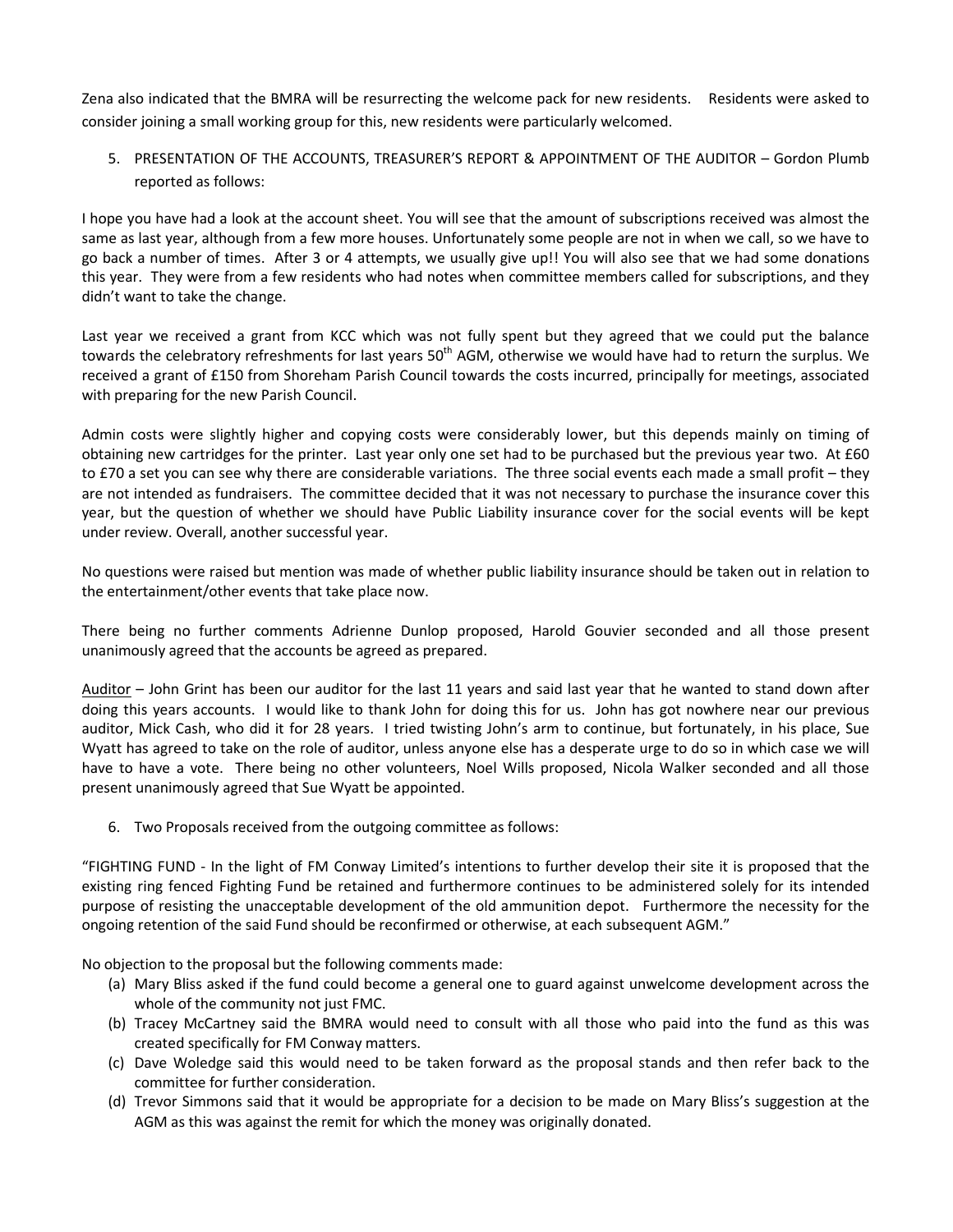- (e) Sue Wyatt indicated that when/if FMC matters are concluded we should take a vote with those who paid in to see if they would be prepared to accept Mary Bliss's suggestion.
- (f) Noel Wills indicated that it is not inconceivable that someone like Polhill could decide to sell out to another company in the future and a fund would be needed to fight that so how would that be funded? Dave Woledge responded that there would have to be an EGM to establish that if it ever happened.
- (g) John Grint asked if any of the existing contributors have asked for the return of their donation. Dave Woledge replied yes, Halstead PC but their contribution was solely towards the legal expenses and was used for that purpose.

The Committee was the Proposer and seconder to this proposal and all those present agreed unanimously that it should be carried.

AMENDMENT TO THE BMRA CONSTITUTION – Currently, under the Management section, the Constitution reads "The affairs of the Association shall be managed by a Committee consisting of Chairperson, Vice-Chairperson, Secretary, Treasurer and a minimum of four ordinary members, all to be elected at the Annual General Meeting and shall serve for 12 months.

"The Committee shall elect from within their number a Chairperson, Vice-Chairperson, Secretary and Treasurer. No committee member shall fill more than one position. The committee shall make and carry out decisions in accordance with the objectives of the Association"

It is proposed that this be amended by removal of paragraph 2 above to remove the conflicting information contained in this section.

No comments received, the committee was proposer and seconder to this proposal. All those present unanimously agreed that it should be carried.

- 7. APPOINTMENT OF THE COMMITTEE:
	- (1) Chairperson (2) Vice-Chair (3) Secretary (4) Treasurer and minimum of 4 members.

Dave Woledge announced Tracey McCartney, Nicola Walker and John Ralston would not be re-standing for the BMRA Committee. Thanks were given to them for their involvement.

The following were voted in en-bloc:

Dave Woledge –Chairman Alistair Dunlop- Vice-Chairman. Gordon Plumb – Treasurer.

All proposed by Maureen Simmons, seconded by Roger King and those present agreed unanimously that they should be elected.

Christine Donovan volunteered to stand as the Secretary for the BMRA. Adrienne Dunlop proposed, Trevor Simmons seconded and all those present unanimously agreed that she should be elected.

The following committee members were voted on en-bloc:

Brian Marston, Trevor Simmons, Zena Belton, Eric Raven and Adrienne Dunlop. Eileen Woledge proposed, Dianne Wills seconded and all those present unanimously agreed that they should be elected.